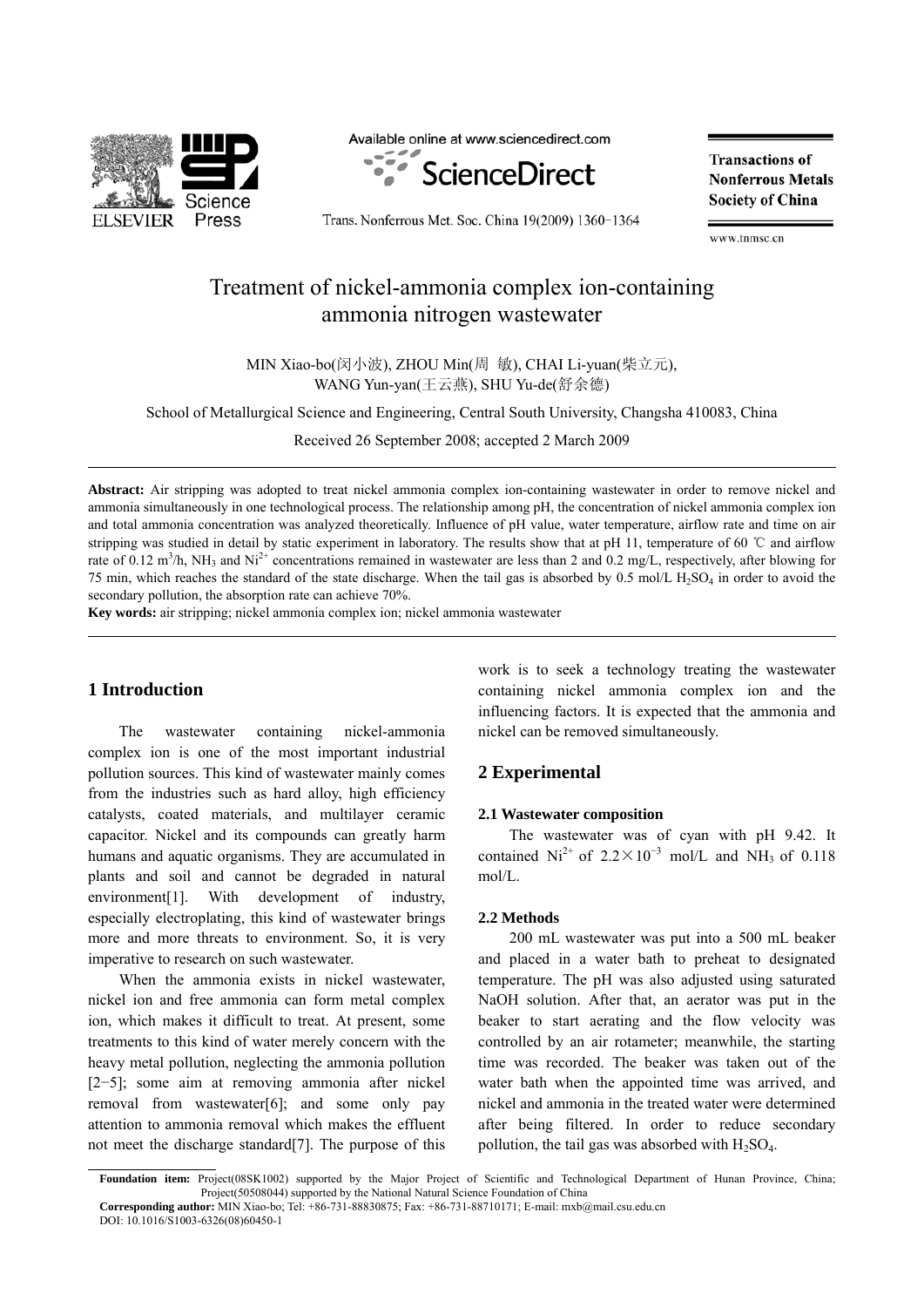### **2.3 Analytical methods**

Ammonia at low and high concentrations were determined by salicylic acid spectrophotometry (GB7481 —87) and by formaldehyde titration method, respectively. Nickel was tested with flame atomic absorption spectrometer (GB11912—89). pH was measured with PHS−3C precise acidity meter.

## **3 Experimental principles**

The ammonia in water exists in two forms: ammonium ions and free ammonia. The equilibrium  $\mu$  animonium ions and nee animonia. The equinonum<br>equation is  $NH_4^+ + OH^-$  =  $NH_3 + H_2O$ , which is strongly influenced by pH. The proportion of free ammonia increases with pH rising[8], and it can be calculated by following formula[9]:

$$
A = \frac{c(NH_3)}{c(NH_3) + c(NH_4^+)} \times 100\%
$$
  
= 
$$
\frac{1}{1 + c(H^+)/K_0} \times 100\%
$$
 (1)

where *A* is the proportion of free ammonia;  $c(NH_3)$  is the concentration of free ammonia;  $c(NH_3) + c(NH_4^+)$  is the total concentration of ammonia;  $K_0$  is the acid ionization constant for ammonia, being  $5.65 \times 10^{-10}$ ; and  $c(H<sup>+</sup>)$  is the hydrogen ion concentration.

Using Eq.(1), we can get Fig.1. It can be seen that the proportion of free ammonia reaches over 98% when pH=11. Based on this principle, an air stripping method is offered, i.e. a large number of air is blown into the wastewater, and the dissolved free ammonia erupts from the water and is removed.



**Fig.1** Relationship between pH and proportion of free ammonia

In order to know the distribution of nickel and ammonia complex irons, the generating function  $\overline{n}$  is introduced.  $\overline{n}$  is the average ligand number of the central ion in solution. For the  $Ni^{2+}$ -NH<sub>3</sub>-H<sub>2</sub>O system,

$$
\overline{n}
$$
 is expressed as [10]

$$
\overline{n} = \frac{\sum_{n=1}^{N} n[c(\text{Ni}(\text{NH}_3)_n)^{2+}]}{c(\text{Ni}^{2+}) + \sum_{n=1}^{N} n[c(\text{Ni}(\text{NH}_3)_n)^{2+}]} (N \le 6)
$$
(2)

where *n* is the coordination number.

At a certain temperature and constant iron intensity, there is a cumulative stability constant  $\beta_n$  corresponding to the complex of nickel  $(Ni(NH_3)_n^{2+})$  with  $n \ge 6$ :

$$
\beta_n = \frac{c(\text{Ni}(\text{NH}_3)_n^{2+})}{c(\text{Ni}^2+)+c(\text{Ni}(\text{NH}_3)_n^{2+})}
$$
(3)

Substituting Eq. $(3)$  into Eq. $(2)$ , we get

$$
\overline{n} = \frac{\sum_{n=1}^{N} n\beta_n c(NH_3)^n}{1 + \sum_{n=1}^{N} n\beta_n c(NH_3)^n}
$$
(4)

where  $\beta_1=10^{2.72}$ ,  $\beta_2=10^{4.89}$ ,  $\beta_3=10^{6.55}$ ,  $\beta_4=10^{7.67}$ ,  $\beta_5=10^{8.34}$ and  $\beta_6$ =10<sup>8.31</sup>[11−14].

When pH values are 7, 8, 9, 10,11,12,13 and 14, the generating function *n* are calculated by Eq.(4) to be 0.30, 1.50, 3.05, 3.77, 3.89, 3.90, 3.90 and 3.90, respectively. When pH is 7, there is nearly no nickel-ammonia coordinate ion in the solution; and pH is over 8, the main complex ion forms are  $Ni(NH_3)_2^{2+}$ ,  $Ni(NH_3)_3^{2+}$  and  $Ni(NH_3)_4^{2+}.$ 

When nickel ammonia complex ion exists in the solution, the concentration of free ammonia is influenced not only by pH value, but also by concentration of nickel ammonia complex ion:

$$
\frac{c(NH_3)}{c(NH_3) + c(NH_4^+) + nc(Ni(NH_3)_n^{2+})} \times 100\% =
$$
\n
$$
\frac{1}{1 + \frac{10^{-pH}}{K_0} + \sqrt[n]{\frac{\beta_n K_{sp}}{K_w^2 \times 10^{2pH}}} \times [c(Ni(NH_3)_n^{2+})]^{\frac{n-1}{n}}} \times 100\%
$$
\n(5)

where  $K_2=10^{7.67}$ , the stability constant of  $[Ni(NH_3)_4]^{2+}$ ;  $K_{\text{sp}}$ =2.0×10<sup>-15</sup>, solubility products of Ni(OH)<sub>2</sub>[11].

As shown in Fig.2 plotted according to Eq.(5), when the concentration of  $[Ni(NH_3)_4]^{2+}$  is 2.2×10<sup>-3</sup> mol/L, the proportion of free ammonia increases with pH arising. When pH is over 11, free ammonia is over 98%, meaning that the effect of such low concentration of nickel ammonia complex ions on removal of ammonia can be ignored. So, as long as pH is controlled $\geq 11$ , ammonia can be removed by air stripping.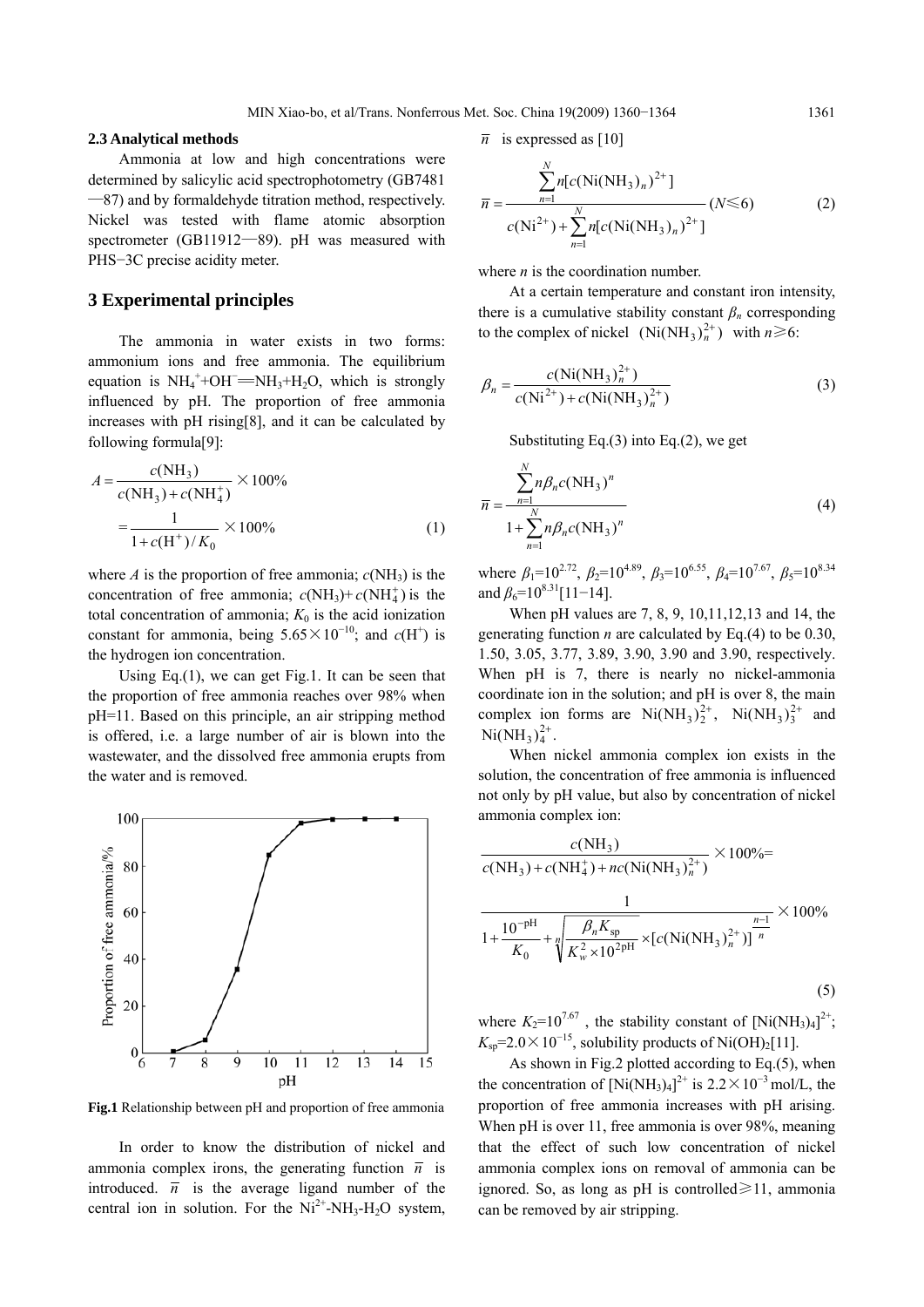

**Fig.2** Relationship between pH and proportion of free ammonia in nickel ammonia wastewater

Nickel can be precipitated as  $Ni(OH)_{2}$  when pH is between 9 and 10[15]. For the nickel-ammoniacontaining wastewater, the situation of pH over 11 satisfies not only the ammonia removal, but also the precipitation of  $Ni(OH)_{2}$ . In this research, appropriate conditions are chosen to remove  $Ni^{2+}$  and  $NH_3$  by simultaneous use of hydrolysis and air stripping method.

## **4 Results and discussion**

# **4.1 Effect of pH on removal of NH3 and Ni2+**

The effects of pH value on air striping at 60 ℃ and airflow rate of  $0.12 \text{ m}^3/\text{h}$  for 1.5 h are shown in Fig.3 and Fig.4.



**Fig.3** Effect of pH value on removal of ammonia

As indicated in Fig.3, the concentration of residual ammonia decreases with pH arising. When pH is below 10, the removal rate for ammonia increases gradually; while pH=11, the residual ammonia concentration is much less than 15 mg/L which is the first grade of discharge standard of GB8978—1996; and then the



**Fig.4** Effect of pH value on removal of nickel

removal efficiency of ammonia tends to stable. When pH is over 11, the change is similar to the ammonia stripping without nickel ammonia complex ion[16−18]. It can be seen from Fig.3 and Fig.4 that the residual ammonia concentration is highly correlated with residue of nickel. The lower the residual ammonia concentration is, the higher the nickel is removed. When pH is 11, the residual ammonia is 2.12 mg/L and the residual nickel is down to 0.26 mg/L. These results show that the effect of denickelefication increases apparently with pH arising. This is because nickel ion is free from nickel ammonia complex ion and then is hydrolyzed under high pH. So, pH=11 is chosen to be the optimal condition.

#### **4.2 Effect of airflow rate on**  $NH_3$  **and**  $Ni^{2+}$  **removal**

In intermittent operation, the treatment capacity of water quantity each time is fixed. The change in airflow rate equals changing the gas-to-liquid ratio for studying the effect of airflow rate on air stripping efficiency and the rule and the change of residual ammonia concentration at different airflow rates. In order to study the effect of airflow rate on removal of ammonia and nickel, an experiment was made at  $pH = 11$  and 60 °C for 1.5 h. The results are shown in Fig.5 and Fig.6.



**Fig.5** Effect of airflow rate on removal of ammonia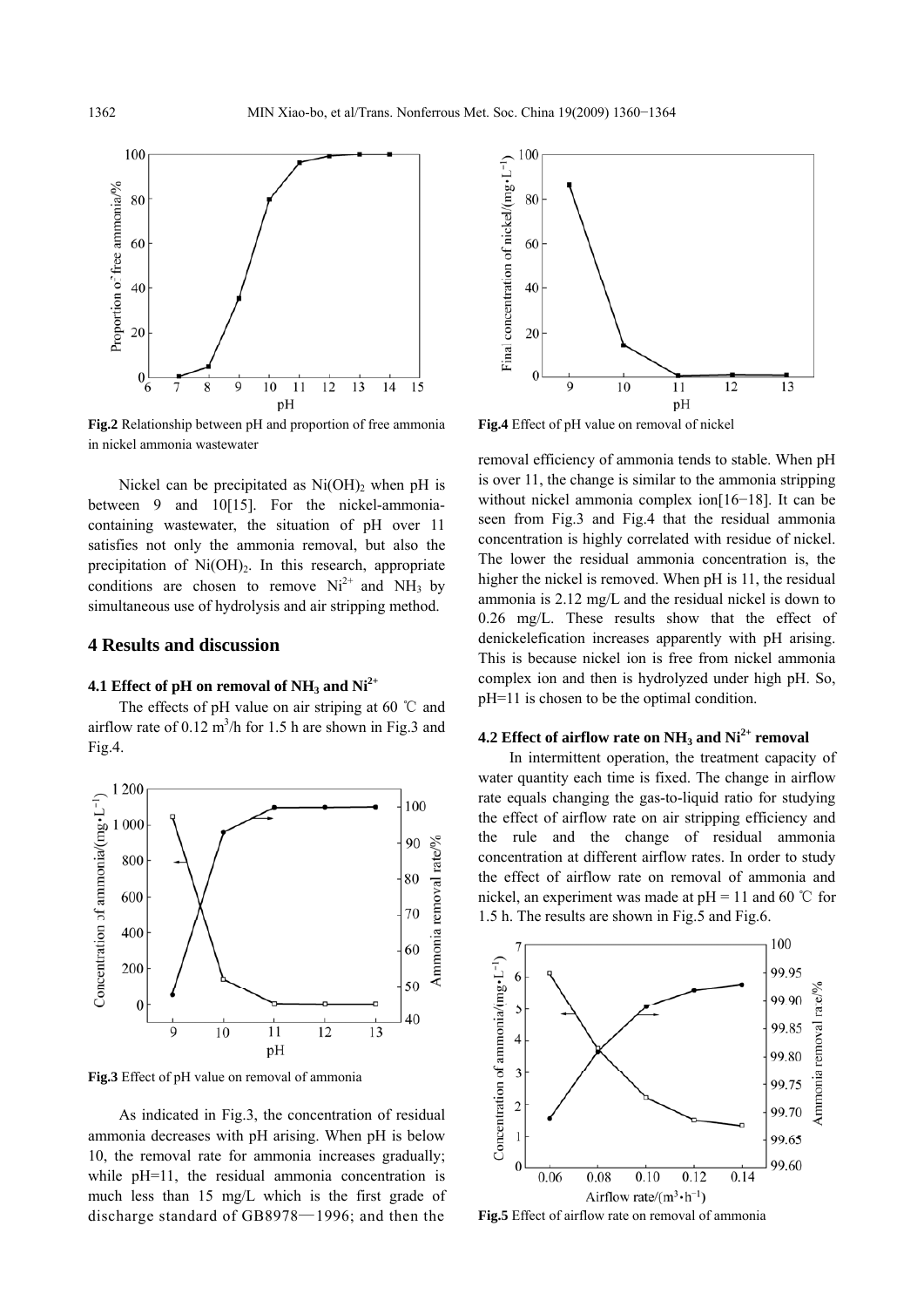

It can be seen from Fig.5 that the removal of

ammonia basically increases with the increase of airflow rate. When the airflow rate is over  $0.10 \text{ m}^3/\text{h}$  (which equals the gas-to-liquid ratio of more than 750), the increase of air stripping efficiency of ammonia is slow. Finally, ammonia concentration is lower than 2.21 mg/L and the removal rate reaches 99%. As shown in Fig.6, residual nickel concentration decreases with the gas-to-liquid ratio rising. A reason may be that a small amount of nickel ammonia complex ion is destructed with the decrease of ammonia, which makes nickel hydrolyzed. When the airflow rate reaches  $0.12 \text{ m}^3/\text{h}$ , residual nickel concentration is almost unchanged (about 0.20 mg/L). So, the best airflow rate of 0.12 m<sup>3</sup>/h is chosen.

## **4.3 Effect of temperature on NH3 and Ni2+ removal**

In order to study the effect of temperature on nickel and ammonia, a experiment was made at airflow rate of about 0.12  $m^3/h$  and pH of 11 for 1.5 h. The results are presented in Fig.7 and Fig.8.

From Fig.7, we know that as temperature increases from 40 °C to 50 °C, the effect of temperature on



**Fig.7** Effect of temperature on removal of ammonia



**Fig.8** Effect of temperature on removal of nickel

ammonia removal efficiency is significant. When temperature is 50  $\degree$ C, the ammonia removal rate reaches 95% (the evaporization effect has been taken into consideration in calculating the residual concentration of ammonia at this temperature,) and the ammonia concentration is only 2.68 mg/L at 60  $\degree$ C. However, there is a reverse effect on nickel removal over 60 ℃. The optimum temperature is selected as 60  $\degree$ C.

#### **4.4 Effect of time on NH3 removal**

It is observed that the ammonia removal efficiency changes with time under the conditions: pH=11, airflow rate of  $0.12 \text{ m}^3/\text{h}$  and  $60 \text{ °C}$ . The results are shown in Fig.9. The results show that the residual ammonia concentration decreases fast with time prolonging, especially in the first 30 min; then the decreasing rate becomes slow, especially after 45 min. The residual ammonia concentration can be reduced to 3.80 mg/L after 75 min, with removal rate reaching 99.81%.



**Fig.9** Effect of time on removal of ammonia

#### **4.5 Absorption of tail gas**

In this experiment, the tail gas was absorbed by 0.5 mol/L  $H<sub>2</sub>SO<sub>4</sub>$  to avoid the secondary pollution. Under